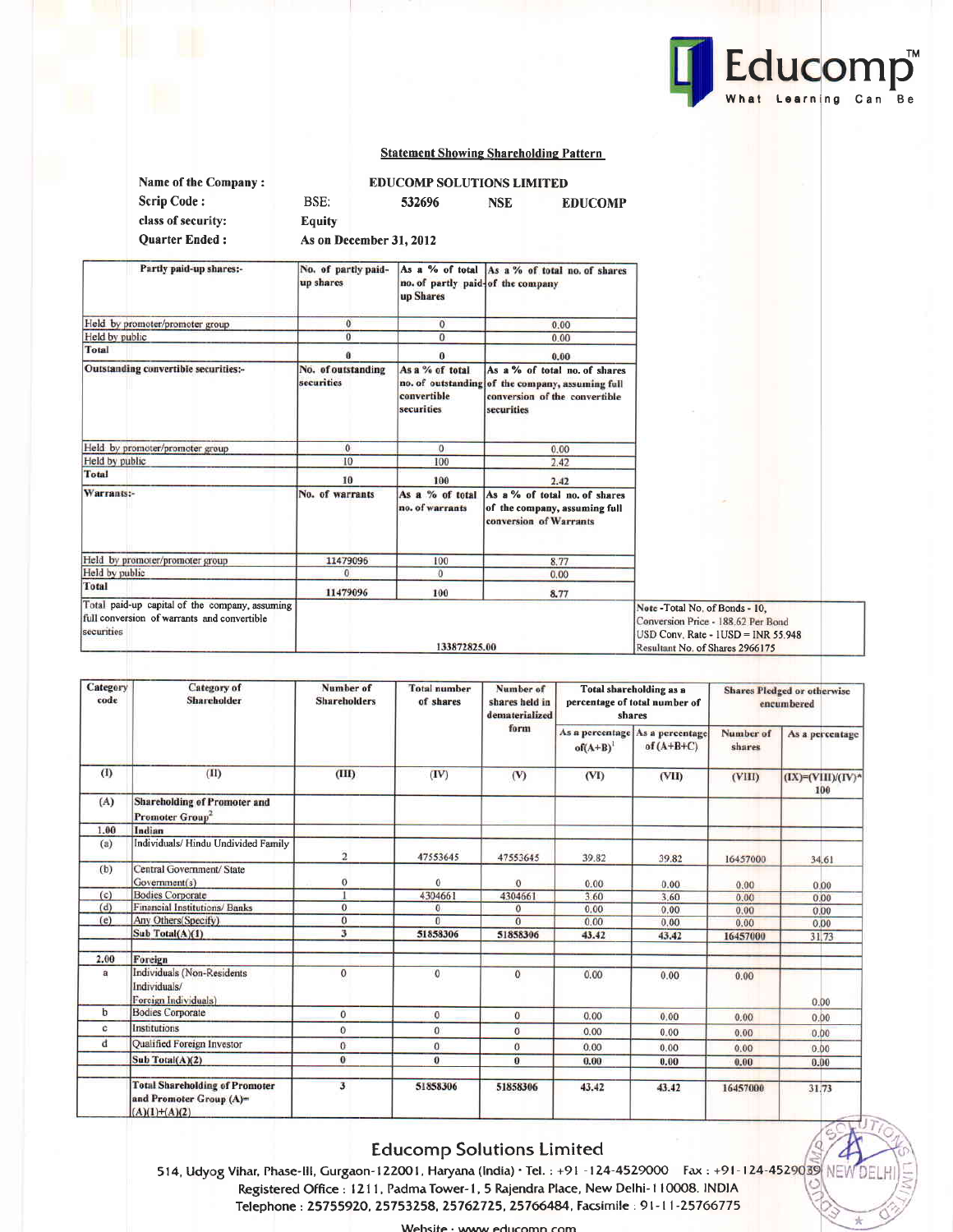| (B)            | <b>Public shareholding</b>                                                                  |                     |                      |                            |               |               | NA        | <b>NA</b> |
|----------------|---------------------------------------------------------------------------------------------|---------------------|----------------------|----------------------------|---------------|---------------|-----------|-----------|
| 1.00           | <b>Institutions</b>                                                                         |                     |                      |                            |               |               |           |           |
| (a)            | Mutual Funds/ UTI                                                                           | $\mathbf{1}$        | 16565                | 16565                      | 0.01          | 0.01          |           |           |
| (b)            | <b>Financial Institutions / Banks</b>                                                       | 11                  | 514144               | 514144                     | 0.43          | 0.43          |           |           |
| (c)            | Central Government/ State<br>Government(s)                                                  | ı                   | 10168                | 10168                      | 0.01          | 0.01          |           |           |
| (d)            | Venture Capital Funds                                                                       | $\mathbf{0}$        | $\mathbf{0}$         | $\overline{0}$             | 0.00          | 0.00          |           |           |
| (e)            | <b>Insurance Companies</b>                                                                  | $\overline{0}$      | $\overline{0}$       | $\overline{0}$             | 0.00          | 0.00          |           |           |
| (f)            | Foreign Institutional Investors                                                             | 93                  | 37896859             | 37896859                   | 31.73         | 31.73         |           |           |
| (g)            | Foreign Venture Capital Investors                                                           | $\overline{0}$      | $\bf{0}$             | $\overline{0}$             | 0.00          | 0.00          |           |           |
| (h)            | <b>Oualified Foreign Investor</b>                                                           | $\overline{0}$      | $\overline{0}$       | $\mathbf{0}$               | 0.00          | 0.00          |           |           |
| (i)            | Any Other<br>Nil                                                                            |                     |                      |                            |               |               |           |           |
| (i)            | $Sub-Total(B)(1)$                                                                           | $\mathbf{0}$<br>106 | $\bf{0}$<br>38437736 | $\overline{0}$<br>38437736 | 0.00<br>32.18 | 0.00<br>32.18 |           |           |
|                |                                                                                             |                     |                      |                            |               |               |           |           |
| B <sub>2</sub> | <b>Non-institutions</b>                                                                     |                     |                      |                            |               |               | <b>NA</b> | NA        |
| (a)            | Bodies Corporate #                                                                          | 1229                | 6301823              | 6301823                    | 5.28          | 5.28          |           |           |
| (b)            | Individuals                                                                                 |                     |                      |                            |               |               |           |           |
| -1             | Individuals -i. Individual shareholders<br>holding nominal share capital up to<br>Rs 1 lakh | 144002              | 13087631             | 13082614                   | 10.96         | 10.96         |           |           |
| $\mathbf{H}$   | ii. Individual shareholders holding<br>nominal share capital in excess of<br>Rs. 1 lakh.    | 6                   | 1235645              | 1235645                    | 1.03          | 1.03          |           |           |
| (c0)           | Qualified Foreign Investor                                                                  | $\mathbf{0}$        | $\mathbf{0}$         | $\mathbf{0}$               | 0.00          | 0.00          |           |           |
| (d)            | Any Other                                                                                   |                     |                      |                            |               | 0.00          |           |           |
| $(d-i)$        | <b>Trusts</b>                                                                               | 5                   | 695                  | 695                        | 0.00          | 0.00          |           |           |
| $(d-u)$        | Foreign Nationals                                                                           | $\overline{0}$      | $\overline{0}$       | $\overline{0}$             | 0.00          | 0.00          |           |           |
| $(d - iii)$    | Non-Resident Indians                                                                        | 1365                | 551311               | 551311                     | 0.46          | 0.46          |           |           |
| $(d-iv)$       | <b>Clearing Members</b>                                                                     | 365                 | 633410               | 633410                     | 0.53          | 0.53          |           |           |
| $(d-v)$        | Hindu Undivided Families                                                                    |                     |                      |                            |               |               |           |           |
|                |                                                                                             | $\bf{0}$            | $\bf{0}$             | $\Omega$                   | 0.00          | 0.00          |           |           |
| $(d-vi)$       | Foreign Corporate Bodies                                                                    | $\overline{2}$      | 7320997              | 7320997                    | 6.13          | 6.13          |           |           |
|                | Sub-Total $(B)(2)$                                                                          | 146974              | 29131512             | 29126495                   | 24.39         | 24.39         | NA        | NA        |
| (B)            | Total<br><b>Public Shareholding</b><br>$(B)=(B)(1)+(B)(2)$                                  | 147080              | 67569248             | 67564231                   | 56.58         | 56.58         | 0.00      | 0.00      |
|                | TOTAL $(A)+(B)$                                                                             | 147083              | 119427554            | 119422537                  | 100.00        | 100.00        | 16457000  | 13.78     |
| (C)            | Shares held by Custodians and<br>against which Depository Receipts<br>have been issued      | $\bf{0}$            | $\bf{0}$             | $\bf{0}$                   | 0.00          | 0.00          | 0.00      | 0.00      |
| 1.00           | Promoter and Promoter Group                                                                 |                     |                      |                            |               |               |           |           |
| 2.00           | Public                                                                                      |                     |                      |                            |               |               |           |           |
|                | GRAND TOTAL (A)+(B)+(C)                                                                     | 147083              | 119427554            | 119422537                  | 100.00        | 100.00        | 16457000  | 13.78     |

DRUMBER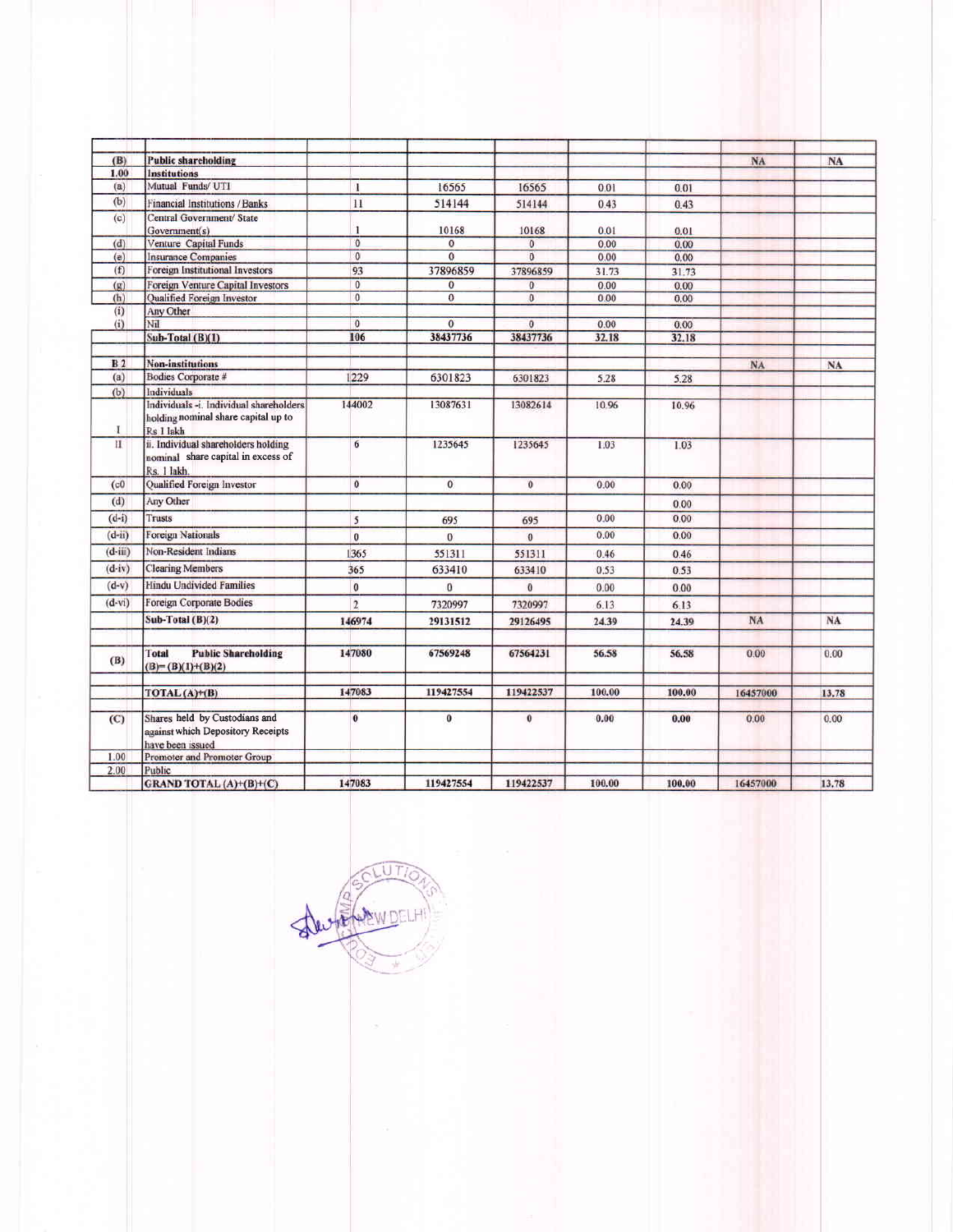(I)(b) Statement showing holding of securities (including shares, warrants, convertible securities) of persons belonging to the category "Promoter and Promoter Group"

| Sr. No. | Name of the shareholder     | Total shares held |                                                  |          | Encumbered shares(*)                                    |                                                                                        |                        | <b>Details of warrants</b>                 |                                             | Details of convertible securities                                           | Total shares (including<br>underlying shares                                                                 |
|---------|-----------------------------|-------------------|--------------------------------------------------|----------|---------------------------------------------------------|----------------------------------------------------------------------------------------|------------------------|--------------------------------------------|---------------------------------------------|-----------------------------------------------------------------------------|--------------------------------------------------------------------------------------------------------------|
|         |                             | Number            | <b>Grand Total</b><br>$(A)+(B)+(C)$<br>As a % of | Number   | percentage<br>As a                                      | grand total warrants<br>$(A) + (B) + (C)$ held<br>of sub-clause<br>As a % of<br>(1)(a) | Number of As a % total | the same class<br>warrants of<br>number of | securities held<br>Number of<br>convertible | securities of the<br>As a % total<br>convertible<br>number of<br>same class | convertible securities) as<br>assuming full conversion<br>a % of diluted share<br>of warrants and<br>capital |
| €       | Ê                           | Ê                 | E                                                | ε        | $(\text{IIV})$ $(\text{IIIV})$ $(\text{VIV})$<br>$*100$ |                                                                                        | $(\text{min})$         | E                                          | E                                           | $\mathbf{E}$                                                                | (XI)                                                                                                         |
| 1.00    | <b>SHANTANU PRAKASH</b>     | 44315205          | 37.11                                            | 16457000 | 37.14                                                   | 13.78                                                                                  |                        | 0.00                                       |                                             | 0.00                                                                        | 33.10                                                                                                        |
| 2.00    | <b>ANJLEE PRAKASH</b>       | 3238440           | 2.71                                             |          | 0.00                                                    | 0.00                                                                                   |                        | 0.00                                       |                                             | 0.00                                                                        | 2.42                                                                                                         |
| 3.00    | <b>APEDUVISION PVT LTD.</b> | 4304661           | 3.50                                             |          | 0.00                                                    | 0.00                                                                                   | 11479096               | 100.00                                     |                                             | 0.001                                                                       | 11.79                                                                                                        |
|         | <b>TOTAL</b>                | 51858306          | 43.42                                            | 16457000 | 31.73                                                   | 13.78                                                                                  | 11479096               | 100.00                                     |                                             | 0.00                                                                        | 47.31                                                                                                        |

( $\tau$ ) the term concumptance has the same meaning as assigned to it in regulation 28(3) of the SAST Regulations, 2011.

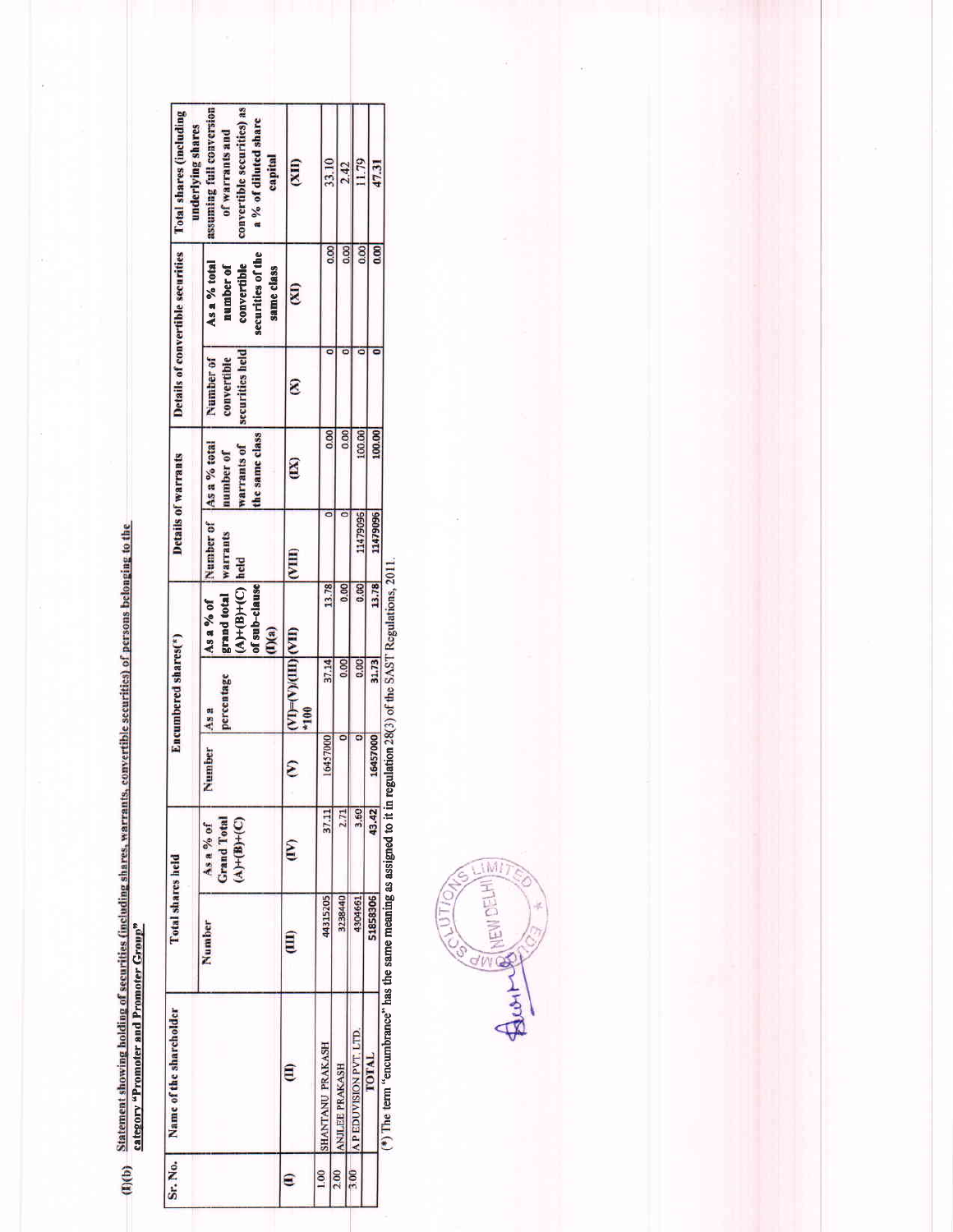Statement showing holding of securities (including shares, warrants, convertible securities) of persons belonging to the<br>(I)( c ) (i) Category "Public" and holding more than 1% of the total number of shares

| Total shares (including underlying shares<br>assuming full conversion of warrants and<br>convertible securities) as a % of diluted<br>share capital          |                                                                                 | 739                                            | 5.07                                           | $\frac{1}{4}$                     | 2.65               |                                       | $\frac{2.60}{1.89}$             | 1.58                              | 1.36                                                                              | 116                                                           | 1.00                                                                            | 28.83       |
|--------------------------------------------------------------------------------------------------------------------------------------------------------------|---------------------------------------------------------------------------------|------------------------------------------------|------------------------------------------------|-----------------------------------|--------------------|---------------------------------------|---------------------------------|-----------------------------------|-----------------------------------------------------------------------------------|---------------------------------------------------------------|---------------------------------------------------------------------------------|-------------|
| Details of convertible<br>securities                                                                                                                         | the same class<br>securities of<br>$% w.r.t.$ total<br>convertible<br>number of | ۰                                              | $\overline{\bullet}$                           | $\overline{\phantom{a}}$          | $\circ$            | $\circ$                               | $\circ$                         | $\overline{\bullet}$              | a                                                                                 | $\overline{O}$                                                | $\overline{\circ}$                                                              | $\bullet$   |
|                                                                                                                                                              | securities held<br>Number of<br>convertible                                     | 0.00                                           | 0.00                                           | 0.00                              | 8.00               |                                       | 0.00                            | 0.00                              | 0.00                                                                              | 0.00                                                          |                                                                                 | $rac{8}{9}$ |
|                                                                                                                                                              | As a % total<br><b>Warrants</b> of<br>number of<br>the same<br>class            | 0.00                                           | 0.00                                           | 0.00                              | 0.00               | 0.00                                  | 0.00                            | 0.00                              | 0.00                                                                              | 0.00                                                          | 000                                                                             | 0.00        |
| Details of warrants                                                                                                                                          | Number of<br><b>Warrants</b><br>held                                            | 0.00                                           | 0.00                                           | 0.00                              | 0.00               | 0.00                                  | 0.00                            | 0.00                              | 0.00                                                                              | 0.00                                                          | 0.00                                                                            | 0.00        |
| total number<br>Statement at<br>percentage of<br>$(A)+(B)+(C)$<br>indicated in<br>(i.e., Grand<br>Shares as a<br>para (I)(a)<br>of shares<br>above}<br>Total |                                                                                 | 8.29                                           | 5.69                                           | 4.61                              | 2.97               | 2.92                                  | 2.12                            | 1.77                              | 1.53                                                                              | <b>130</b>                                                    | $\frac{1}{2}$                                                                   | 32.31       |
| shares held<br>Number of                                                                                                                                     |                                                                                 | 0258686                                        | 6791634                                        | 5507620                           | 3551639            | 3483879                               | 2526900                         | 2116000                           | 1823545                                                                           | 1557222                                                       | 1334368                                                                         | 38591177    |
| Name of the shareholder                                                                                                                                      |                                                                                 | MKCP INSTITUTIONAL INVESTOR (MAURITIUS) II LTD | CITIGROUP GLOBAL KARKETS MAURITIUS PRIVATE LTD | INTERNATIONAL FINANCE CORPORATION | MACQUARIE BANK LTD | COPTHALL MAURITIUS INVESTMENT LIMITED | ASHOKA FLOWERING TREE MAURITIUS | <b>EMERGING INDIA FOCUS FUNDS</b> | SOCIETE DE PROMOTION ET DE PARTICIPATION POUR LA COOPERATION<br><b>ÉCONOMIQUE</b> | PLATINUM INVESTMENT MANAGEMENT LIMITED A/C PLATINUM ASIA FUND | F00225/06/04LIFEBALANC104 - BALANCED FUND<br>MAX LIFE INSURANCE COMPANY LIMITED | Total       |
| Sr. No.                                                                                                                                                      |                                                                                 |                                                |                                                |                                   |                    | n                                     | Ġ                               | r                                 | 8                                                                                 | ô                                                             | $\overline{a}$                                                                  |             |

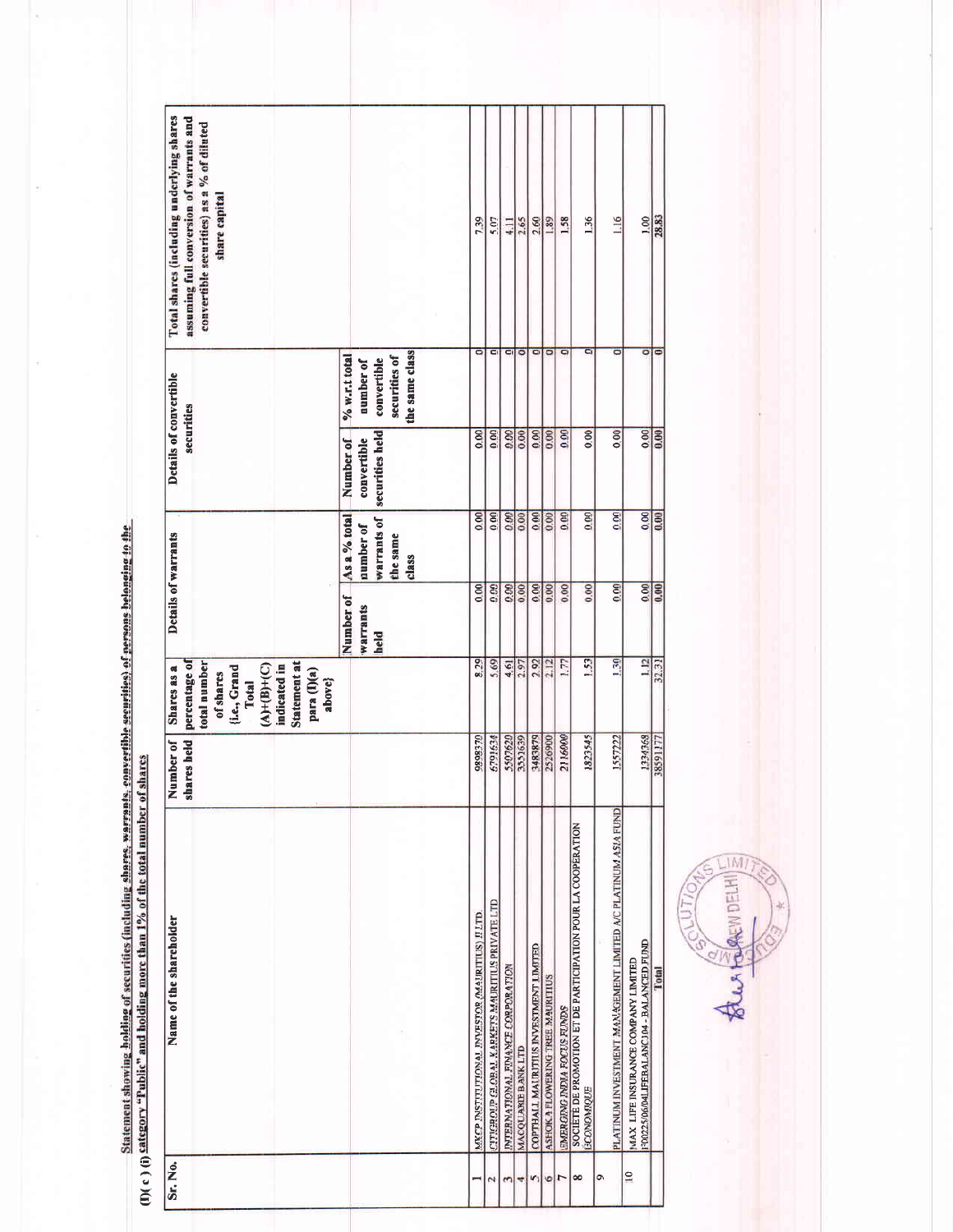| I)(c)(ii) |                                                                                                                       | PAC) belonging to the category "Public" and holding more than 5% of the total number of shares of the company<br>Statement showing holding of securities (including shares, warrants, convertible securities) of persons (together with |                                                                                                                                                       |                                      |                                                    |                                        |                                                                                 |                                                                                                                                                        |
|-----------|-----------------------------------------------------------------------------------------------------------------------|-----------------------------------------------------------------------------------------------------------------------------------------------------------------------------------------------------------------------------------------|-------------------------------------------------------------------------------------------------------------------------------------------------------|--------------------------------------|----------------------------------------------------|----------------------------------------|---------------------------------------------------------------------------------|--------------------------------------------------------------------------------------------------------------------------------------------------------|
| Sr. No.   | Name(s) of the shareholder(s) Number of shares Shares as a<br>£,<br>Concert (PAC) with them<br>and the Persons Acting |                                                                                                                                                                                                                                         | total number of<br>percentage of<br>Statement at<br><b>Grand Total</b><br>$(A) + (B) + (C)$<br>shares {i.e.,<br>indicated in<br>para (I)(a)<br>above} | Details of warrants                  |                                                    | Details of convertible<br>securities   |                                                                                 | and convertible securities) as<br>underlying shares assuming<br>full conversion of warrants<br>a % of diluted share capital<br>Total shares (including |
|           |                                                                                                                       |                                                                                                                                                                                                                                         |                                                                                                                                                       | warrants held number of<br>Number of | the same class held<br>As a % total<br>warrants of | Number of<br>convertible<br>securities | securities of<br>% w.r.t total<br>convertible<br>number of<br>the same<br>class |                                                                                                                                                        |
|           | LLTD.<br><b>INVESTOR (MAURITIUS) II</b><br><b>MKCP INSTITUTIONAL</b>                                                  | 068686                                                                                                                                                                                                                                  | 8.29                                                                                                                                                  | 0.00                                 | 0.00                                               | 0.00                                   | 0.00                                                                            | 7.39                                                                                                                                                   |
|           | CITIGROUP GLOBAL MARKETS<br>2 MAURITIUS PVT LTD                                                                       | 6791634                                                                                                                                                                                                                                 | 5.69                                                                                                                                                  | 0.00                                 | 0.00                                               | 0.00                                   | 0.00                                                                            | 5.07                                                                                                                                                   |
|           | Total                                                                                                                 | 16690004                                                                                                                                                                                                                                | 13.98                                                                                                                                                 |                                      |                                                    |                                        |                                                                                 |                                                                                                                                                        |
|           |                                                                                                                       |                                                                                                                                                                                                                                         |                                                                                                                                                       |                                      |                                                    |                                        |                                                                                 | 13.76                                                                                                                                                  |

For Educomp Solutions Limited

BUSING SOUTION